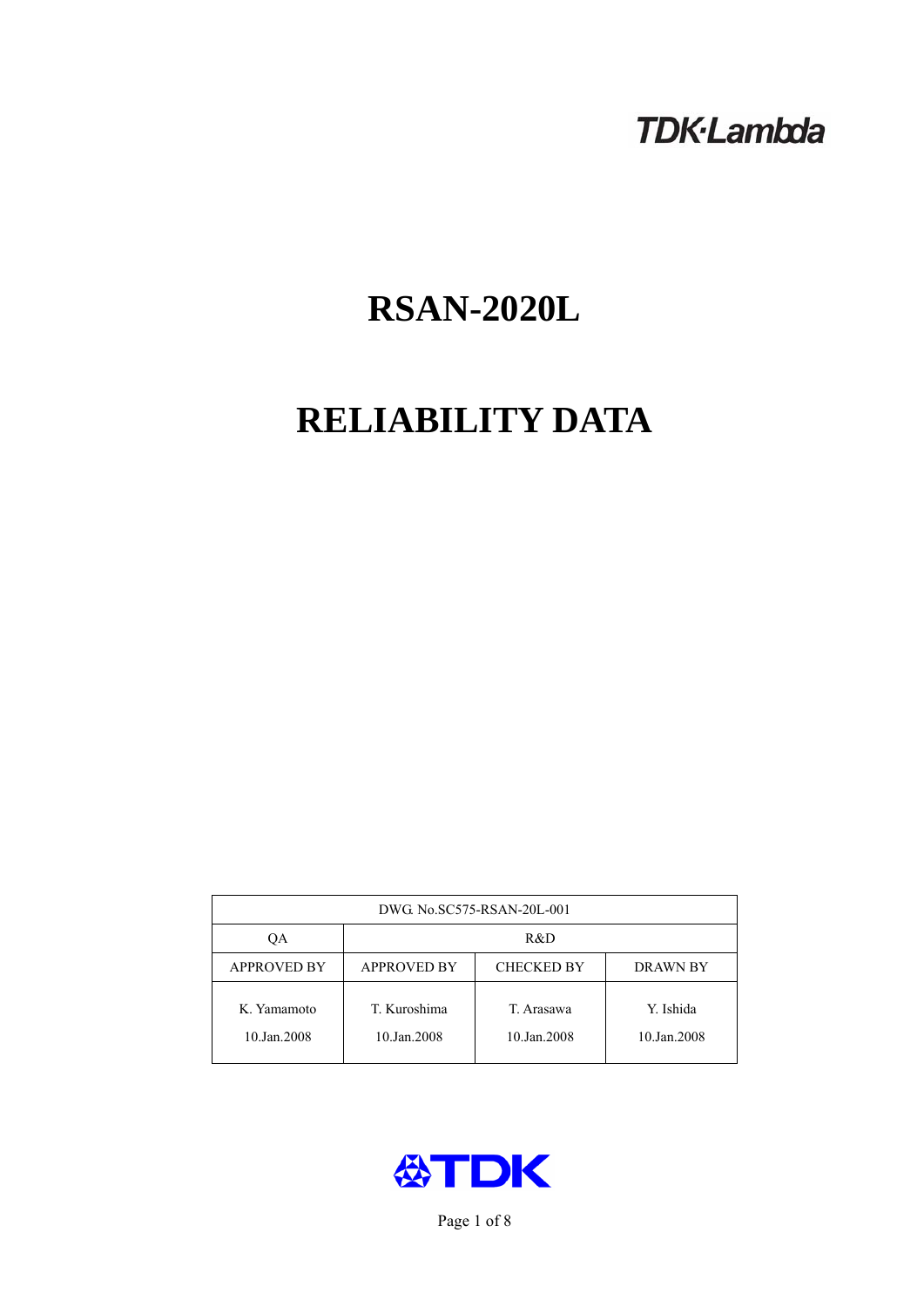#### **RSAN-2020L**

# **I N D E X**

|                                     | Page   |
|-------------------------------------|--------|
| 1. Calculated Values of MTBF        | Page-3 |
| 2. Vibration Test                   | Page-4 |
| 3. Heat Cycle Test                  | Page-5 |
| 4. Humidity Test                    | Page-6 |
| 5. High Temperature Resistance Test | Page-7 |
| 6. Low Temperature Storage Test     | Page-8 |

The following data are typical values. As all units have nearly the same characteristics, the data to be considered as ability values.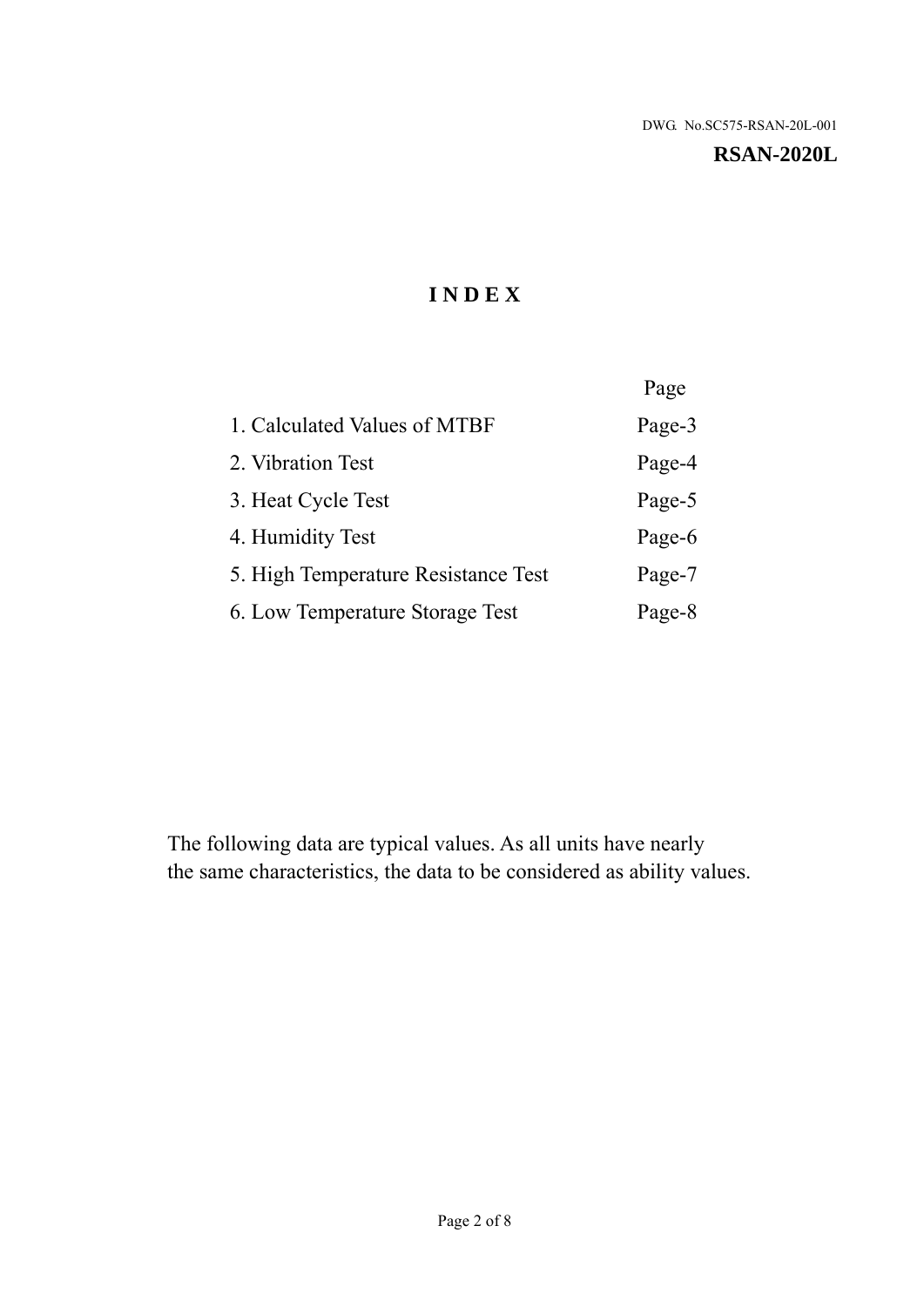#### **RSAN-2020L**

1. Calculated values of MTBF

MODEL : RSAN-2020L

(1) Calculating Method

 Calculated based on parts stress reliability projection of MIL-HDBK-217F NOTICE2.

Individual failure rates  $\lambda$  G is given to each part and MTBF is calculated by the count of each part.

$$
MIBF = \frac{1}{\lambda_{\text{equip}}} = \frac{1}{\sum_{i=1}^{n} N_i (\lambda_G \pi_Q)_i} \times 10^6 \text{ (hours)}
$$

| $\lambda$ equip | : Total equipment failure rate (Failure $/ 10^6$ Hours)                   |
|-----------------|---------------------------------------------------------------------------|
| $\lambda$ G     | : Generic failure rate for the $\hbar$ generic part                       |
|                 | (Failure/ $10^6$ Hours)                                                   |
| Ni              | : Quantity of <i>i</i> th generic part                                    |
| N               | : Number of different generic part categories                             |
| $\pi$ Q         | : Generic quality factor for the <i>i</i> th generic part ( $\pi Q = 1$ ) |

- (2) MTBF Values
	- GF : Ground, Fixed

 $MTBF = 12,162,491$  (Hours)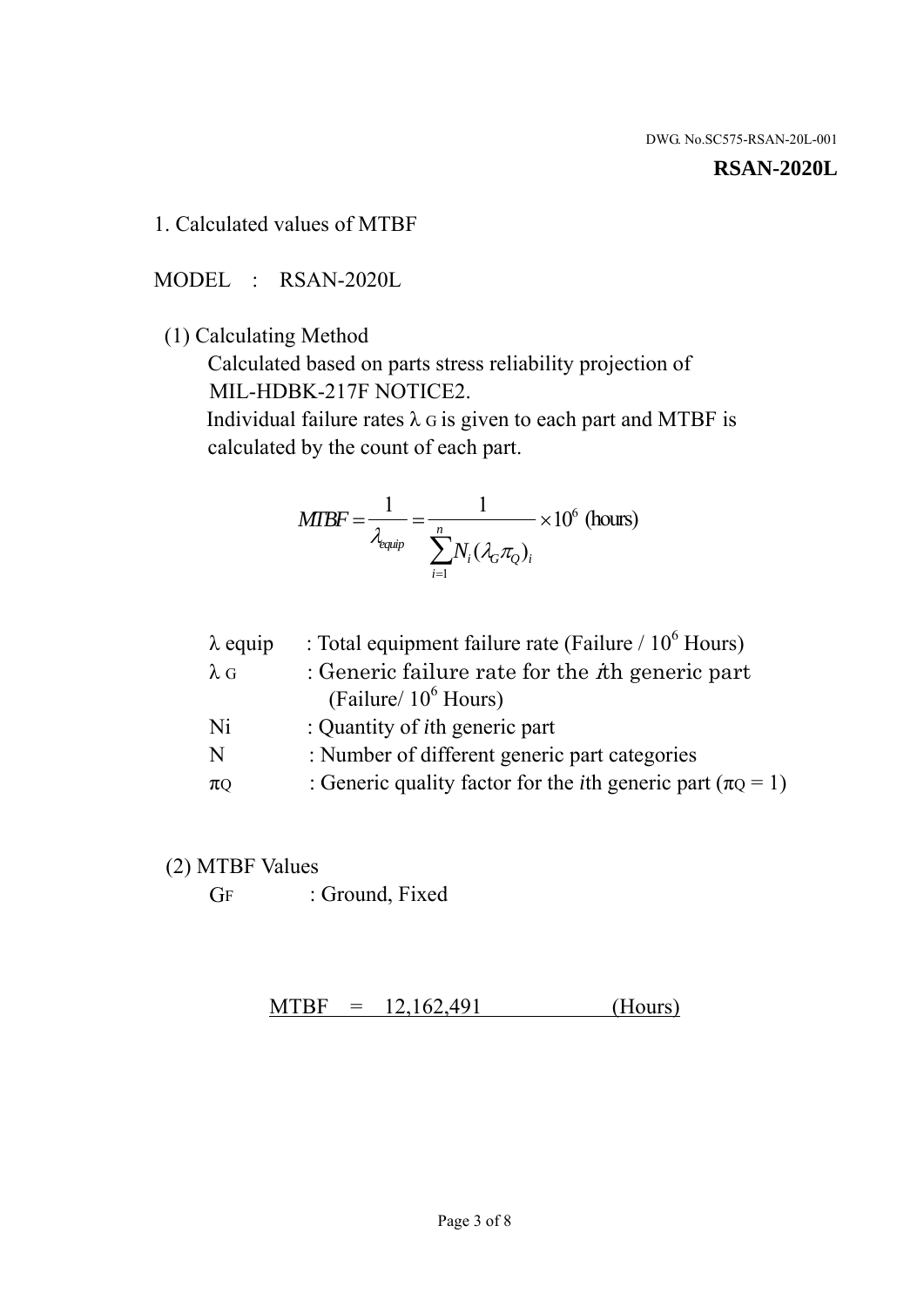#### **RSAN-2020L**

2. Vibration Test

## MODEL : RSAN-2020L (Representation Product : RSEN-2030)

- (1) Vibration Test Class Frequency Variable Endurance Test
- (2) Equipment Used Controller VS-1000-6, Vibrator 905-FN ( IMV CORP.)
- (3) The Number of D.U.T. (Device Under Test) 5 units
- (4) Test Condition
	- · Frequency : 10~55Hz
	- · Amplitude : 1.5mm, Sweep for 1 min.
	- · Dimension and times : X, Y and Z directions for 2 hours each.

# (5) Test Method

Fix the D.U.T. on the fitting-stage

# (6) Test Results

PASS

#### Typical Sample Data

| . .                           |                                                         |           |                     |                     |
|-------------------------------|---------------------------------------------------------|-----------|---------------------|---------------------|
| Check item                    | Spec.                                                   |           | <b>Before Test</b>  | After Test          |
|                               | Differential Mode: 25dBmin.                             | $0.4$ MHz | 39.72               | 40.02               |
|                               |                                                         | 30 MHz    | 58.84               | 55.92               |
| Attenuation (dB)              | Common Mode: 25dBmin.                                   | 2 MHz     | 36.32               | 36.44               |
|                               |                                                         | 30 MHz    | 38.26               | 38.08               |
| Leakage Current (mA)          | Line1<br>$1mA$ max. $(250V, 60Hz)$<br>Line <sub>2</sub> |           | 0.42                | 0.41                |
|                               |                                                         |           | 0.43                | 0.42                |
| DC Resistance $(m\Omega)$     | $6m \Omega$ max.                                        |           | 3.84                | 3.72                |
| <b>Test Voltage</b>           | $L-L: 1768Vdc$ 60s.                                     |           | OK                  | OK.                 |
|                               | $L-E$ : 2500Vac 60s.                                    |           |                     |                     |
| Isolation Resistance ( $MQ$ ) | $100M \Omega$ min. (500Vdc 60s)                         |           | $4.1 \times 10^{6}$ | $4.3 \times 10^{6}$ |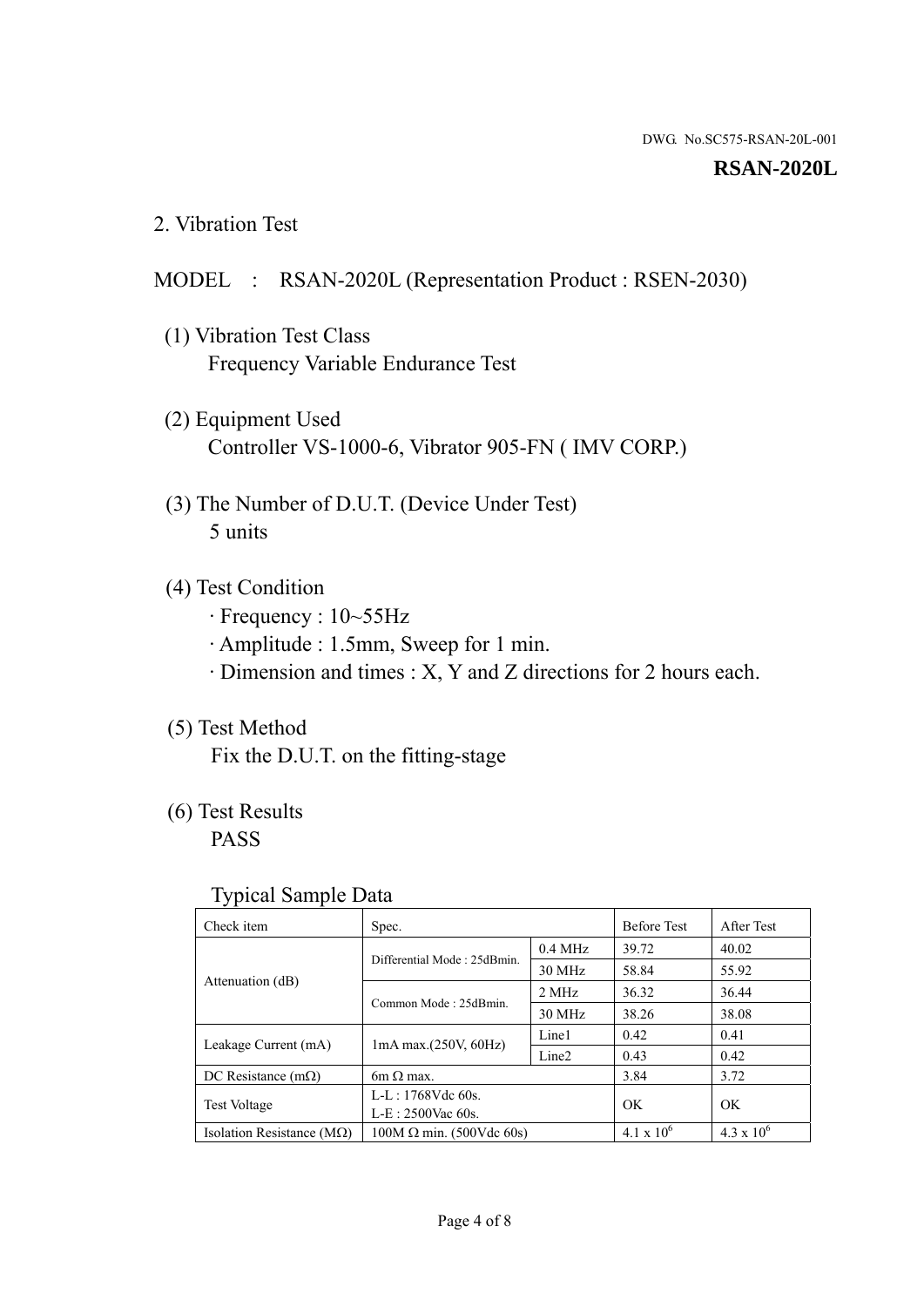3. Heat Cycle Test

# MODEL : RSAN-2020L (Representation Product : RSEN-2030)

- (1) Equipment Used TEMPERATURE CHAMBER TSA-71H-W (ESPEC CORP.)
- (2) The Number of D.U.T. (Device Under Test) 5 units
- (3) Test Conditions
	- · Ambient Temperature : -25~+85°C · Test Cycles : 100cycles



(4) Test Method

 Before the test check if there is no abnormal characteristics and put the D.U.T. in the testing chamber. Then test it in the above cycles, After the test is completed leave it for 1 hour at room temperature and check it if there is no abnormal each characteristics.

(5) Test Results

PASS

| <b>Typical Sample Data</b> |  |  |
|----------------------------|--|--|
|----------------------------|--|--|

| Check item                    | Spec.                           |                     | <b>Before Test</b> | After Test        |
|-------------------------------|---------------------------------|---------------------|--------------------|-------------------|
|                               | Differential Mode: 25dBmin.     | $0.4\ \mathrm{MHz}$ | 40.06              | 40.06             |
|                               |                                 | 30 MHz              | 55.64              | 57.12             |
| Attenuation (dB)              | Common Mode: 25dBmin.           | 2 MHz               | 35.40              | 36.74             |
|                               |                                 | 30 MHz              | 37.70              | 37.36             |
| Leakage Current (mA)          |                                 | Line1               | 0.41               | 0.49              |
|                               | $1mA$ max. $(250V, 60Hz)$       | Line <sub>2</sub>   | 0.42               | 0.48              |
| DC Resistance $(m\Omega)$     | $6m \Omega$ max.                |                     | 3.48               | 3.22              |
| <b>Test Voltage</b>           | L-L: 1768Vdc 60s.               |                     | OK                 | OK                |
|                               | $L-E: 2500$ Vac 60s.            |                     |                    |                   |
| Isolation Resistance ( $MQ$ ) | $100M \Omega$ min. (500Vdc 60s) |                     | $9.5 \times 10^5$  | $9.4 \times 10^5$ |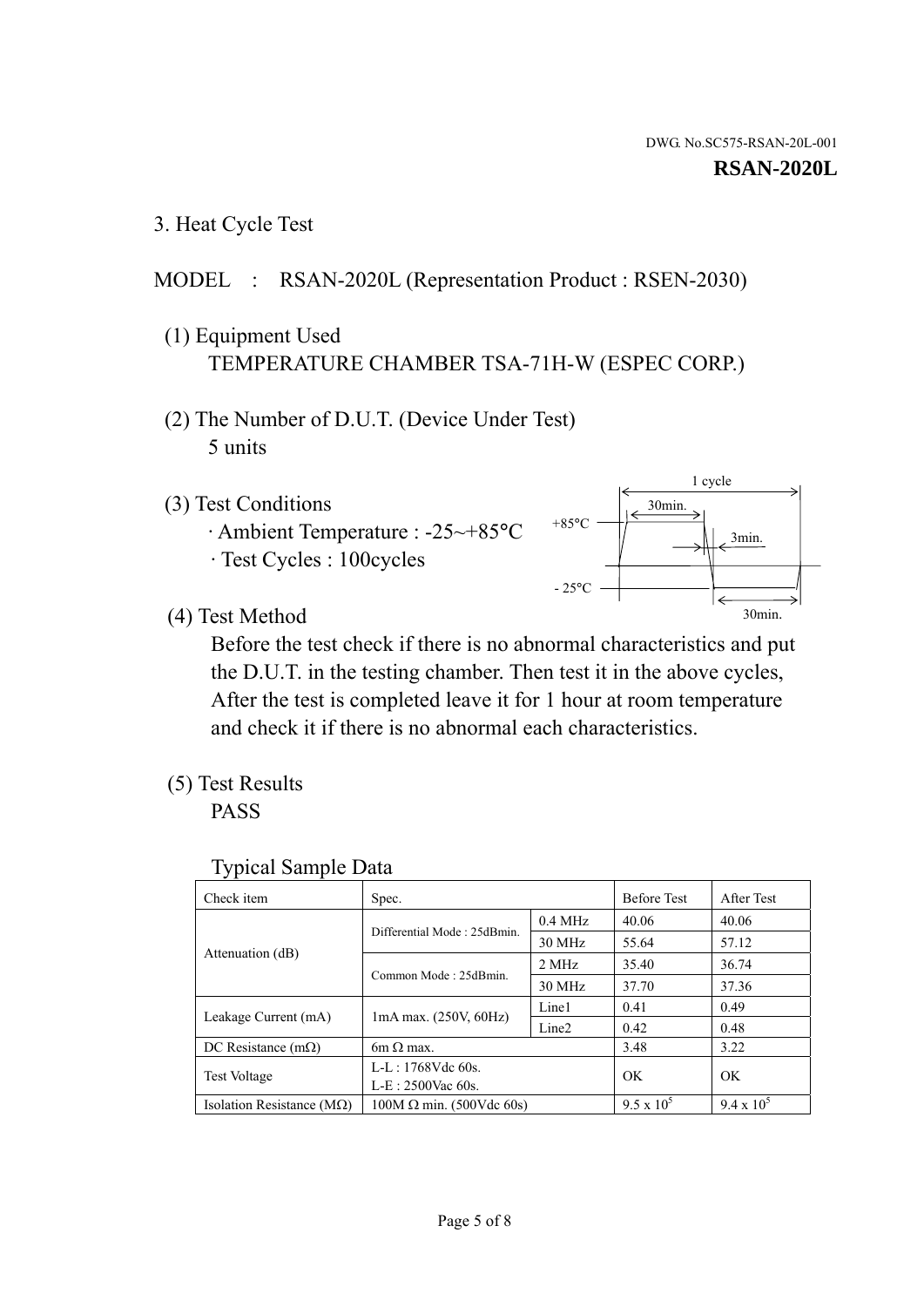4. Humidity Test

# MODEL : RSAN-2020L (Representation Product : RSEN-2030)

- (1) Equipment Used TEMP. & HUMID. CHAMBER PR-4KT (ESPEC CORP.)
- (2) The Number of D.U.T. (Device Under Test) 5 units

### (3) Test Conditions

- · Ambient Temperature : +40°C
- · Test Time : 500 hours
- · Ambient Humidity : 90~95% RH No Dewdrop

## (4) Test Method

 Before the test check if there is no abnormal characteristics and put the D.U.T. in the testing chamber. Then test it in the above conditions. After the test is completed leave it for 1 hour at room temperature and check it if there is no abnormal each characteristics.

# (5) Test Results

PASS

| . .                                |                                 |                   |                     |                     |
|------------------------------------|---------------------------------|-------------------|---------------------|---------------------|
| Check item                         | Spec.                           |                   | <b>Before Test</b>  | After Test          |
|                                    | Differential Mode: 25dBmin.     | $0.4$ MHz         | 40.92               | 39.42               |
|                                    |                                 | 30 MHz            | 57.38               | 55.62               |
| Attenuation (dB)                   | Common Mode: 25dBmin.           | 2 MHz             | 36.16               | 36.22               |
|                                    |                                 | 30 MHz            | 37.34               | 37.92               |
| Leakage Current (mA)               | $1mA$ max. $(250V, 60Hz)$       | Line1             | 0.42                | 0.41                |
|                                    |                                 | Line <sub>2</sub> | 0.42                | 0.43                |
| DC Resistance $(m\Omega)$          | 6m $\Omega$ max.                |                   | 3.62                | 3.58                |
| <b>Test Voltage</b>                | $L-L: 1768Vdc$ 60s.             |                   | OK                  | OK                  |
|                                    | $L-E: 2500$ Vac 60s.            |                   |                     |                     |
| Isolation Resistance ( $M\Omega$ ) | $100M \Omega$ min. (500Vdc 60s) |                   | $3.6 \times 10^{6}$ | $4.5 \times 10^{6}$ |

#### Typical Sample Data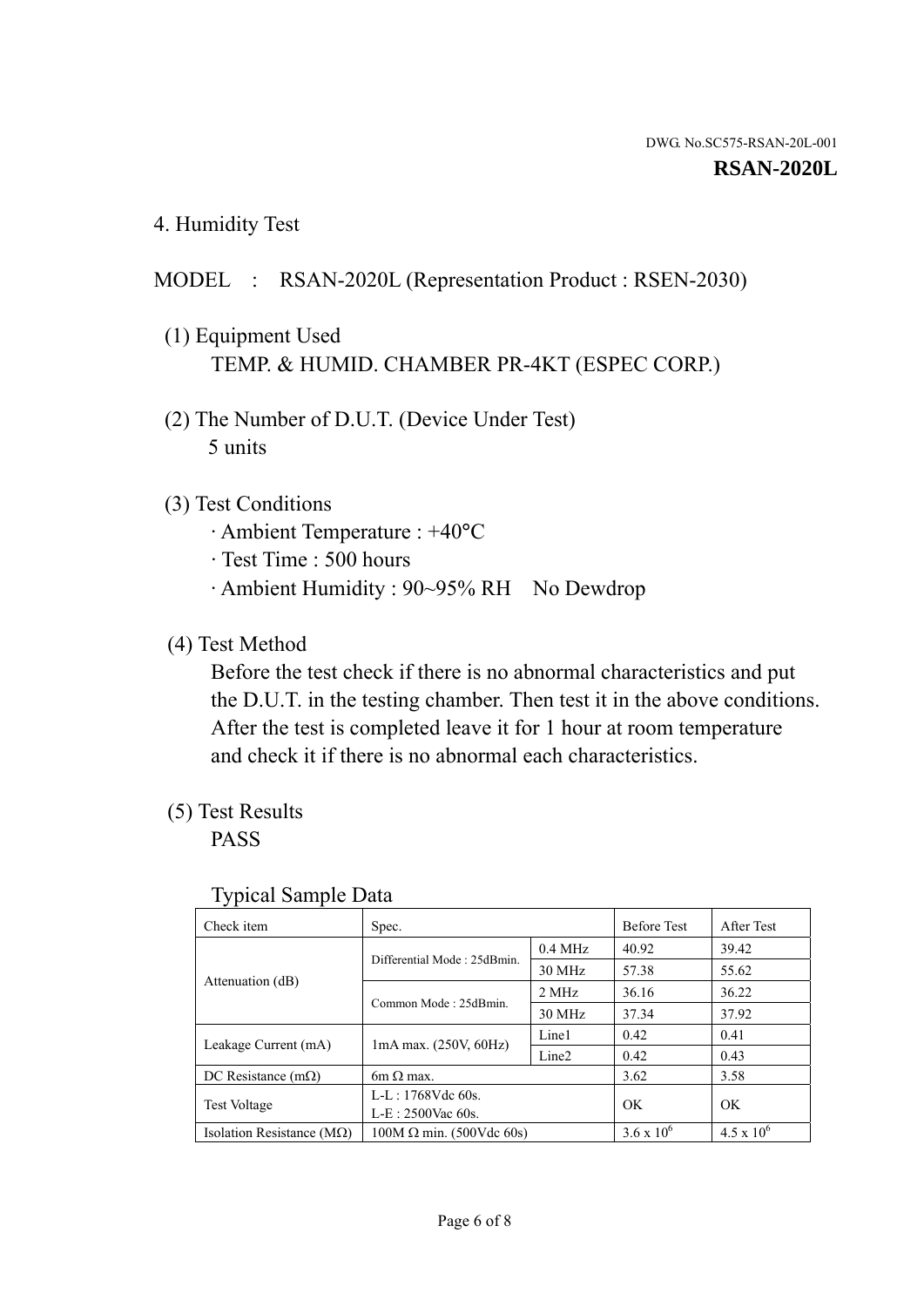5. High Temperature Resistance Test

## MODEL : RSAN-2020L (Representation Product : RSEN-2060)

- (1) Equipment Used TEMPERATURE CHAMBER PHH-300 ( ESPEC CORP.)
- (2) The Number of D.U.T. (Device Under Test) 5 units
- (3) Test Conditions
	- · Ambient Temperature : +55°C
	- · Test Time : 500 hours
	- · Operating : DC 60A
- (4) Test Method

 Before the test check if there is no abnormal characteristics and put the D.U.T. in the testing chamber. Then test it in the above conditions. After the test is completed leave it for 1 hour at room temperature and check it if there is no abnormal each characteristics.

(5) Test Results

PASS

| ╯┸                                 |                                                         |           |                     |                     |
|------------------------------------|---------------------------------------------------------|-----------|---------------------|---------------------|
| Check item                         | Spec.                                                   |           | <b>Before Test</b>  | After Test          |
|                                    | Differential Mode: 25dBmin.                             | $0.2$ MHz | 57.86               | 58.52               |
|                                    |                                                         | 30 MHz    | 52.04               | 51.94               |
| Attenuation (dB)                   | Common Mode: 25dBmin.                                   | 2 MHz     | 35.90               | 36.04               |
|                                    |                                                         | 30 MHz    | 26.60               | 27.62               |
| Leakage Current (mA)               | Line1<br>$1mA$ max. $(250V, 60Hz)$<br>Line <sub>2</sub> |           | 0.45                | 0.46                |
|                                    |                                                         |           | 0.46                | 0.46                |
| DC Resistance $(m\Omega)$          | $3m \Omega$ max.                                        |           | 2.22                | 2.24                |
| <b>Test Voltage</b>                | $L-L: 1768Vdc$ 60s.                                     |           | OK                  | OK                  |
|                                    | $L-E: 2500$ Vac 60s.                                    |           |                     |                     |
| Isolation Resistance ( $M\Omega$ ) | $100M \Omega$ min. (500Vdc 60s)                         |           | $4.1 \times 10^{6}$ | $4.6 \times 10^{6}$ |

#### Typical Sample Data